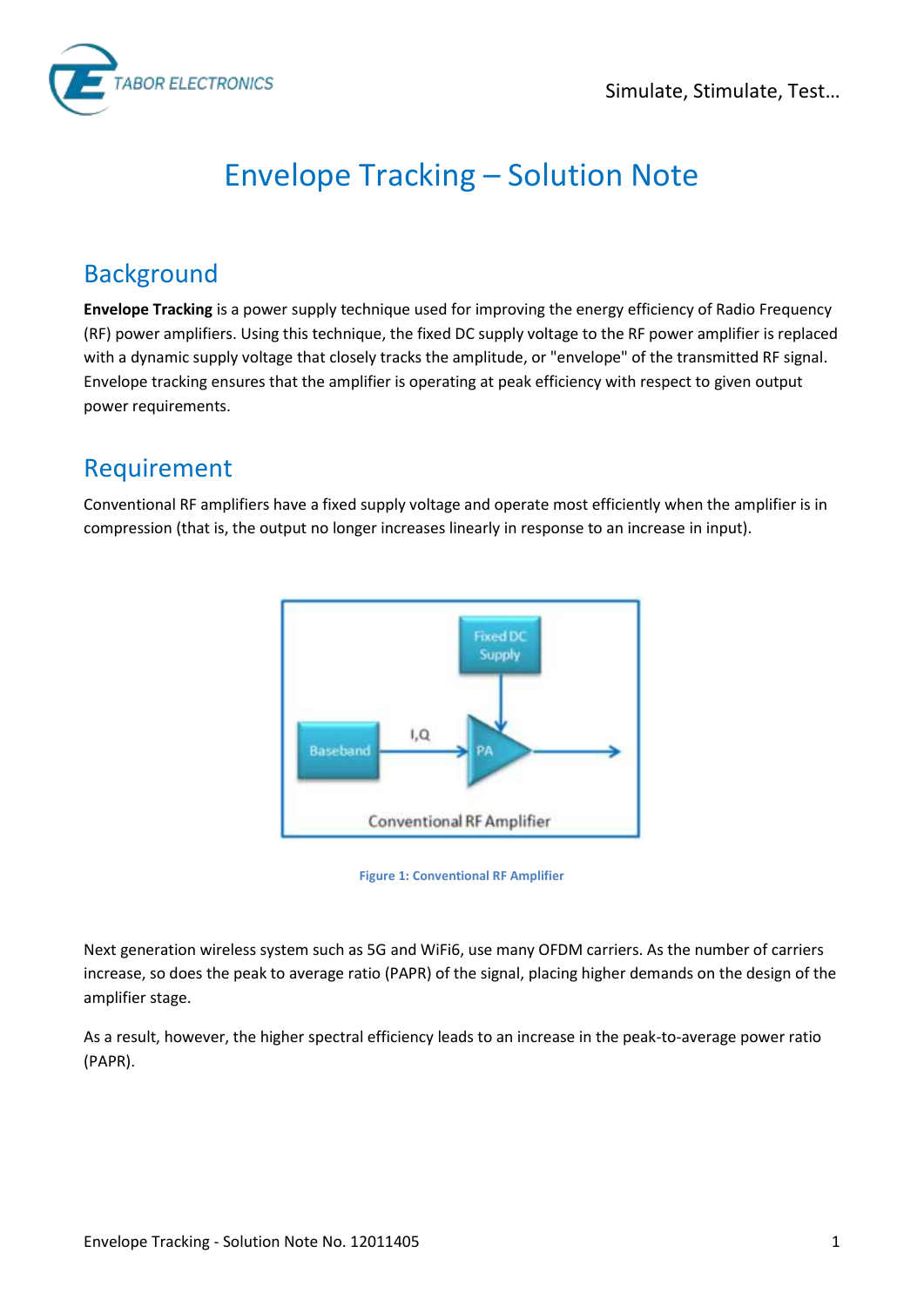

An amplifier operating with a fixed supply voltage becomes less efficient as PAPR increases because the amplifier spends more time operating below peak power and, therefore, spends more time operating below its maximum efficiency (with increased heat dissipation), as shown in [Figure 2.](#page-1-0)



**Figure 2: Reduced Efficiency in the Conventional RF Amplifier**

<span id="page-1-0"></span>In envelope tracking systems, the supply voltage is dynamically adjusted to track the RF envelope at high instantaneous power. Thus, the amplifier always operates in compression and therefore with high efficiency.



**Figure 3: Improved Efficiency with Envelope Tracking**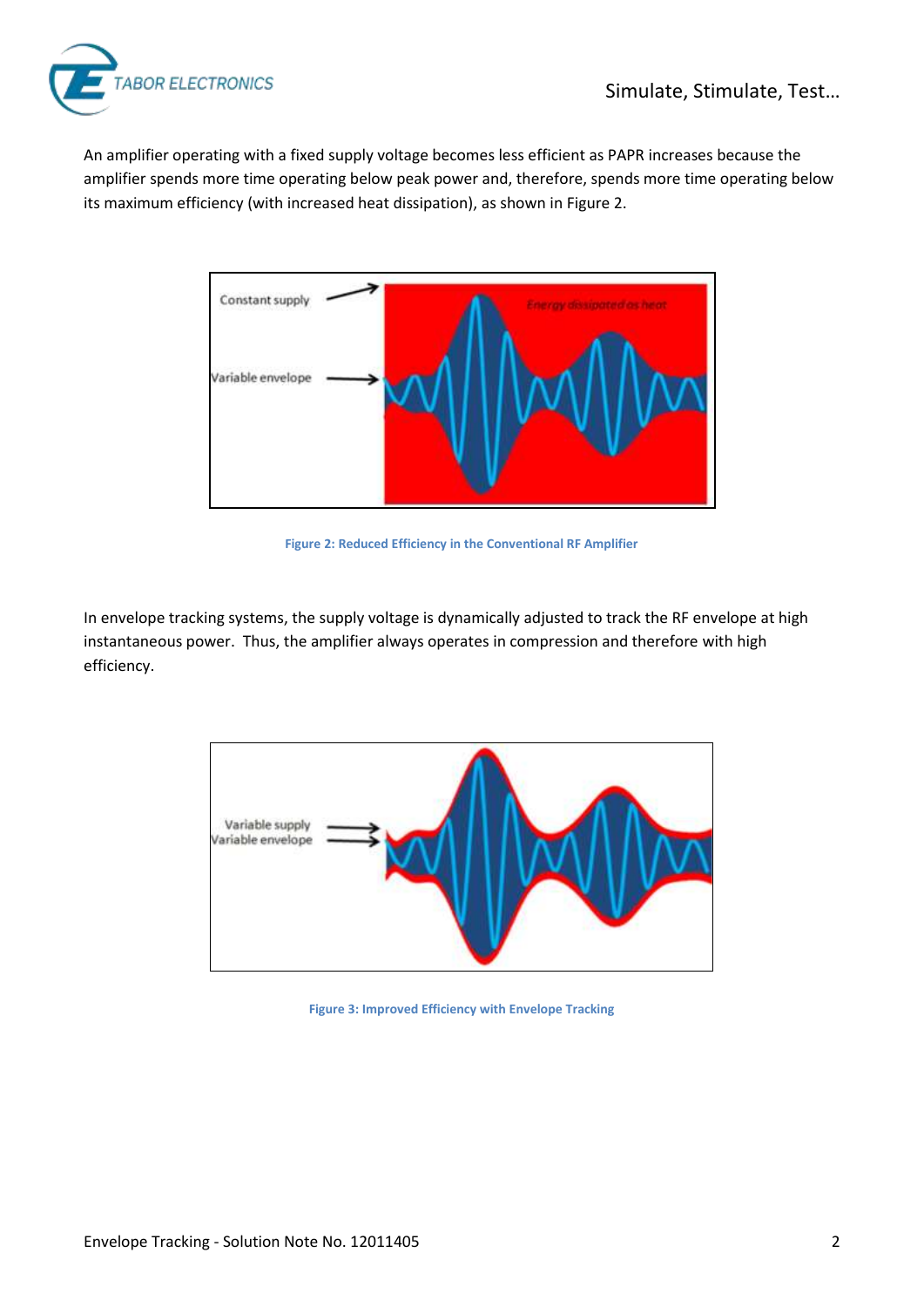

An envelope detector calculates the instantaneous amplitude of the transmitted signal and a supply modulator converts that amplitude signal into a supply voltage for the power amplifier. The supply voltage to the power amplifier continuously tracks the envelope of the transmitted signal and as a result, the amount of energy wasted through heat dissipation is minimized.



**Figure 4: RF Amplifier with Envelope Tracking Modulator**

#### Solution

Tabor Electronics' Proteus family of Arbitrary Waveform Generators (AWGs) provides excellent support for envelope tracking applications. The Proteus RF Model, P9484 has four time aligned outputs allowing you to generate RF and baseband signals simultaneously. With easy connectivity to MATLAB, complex models of modulation and envelop can be easily created (See ou[r GitHub page](https://github.com/Tabor-Electronics/Matlab-Examples) for an example).



**Figure 5: Proteus AWG Support for Envelope Tracking**

The Proteus family simplifies the measurement setup by having baseband and RF measurement capability in the same unit, saving cost and complexity by not having to integrate an AWG with a Vector Signal Generator. Proteus comes in three form-factors to match your exact need and cost point.